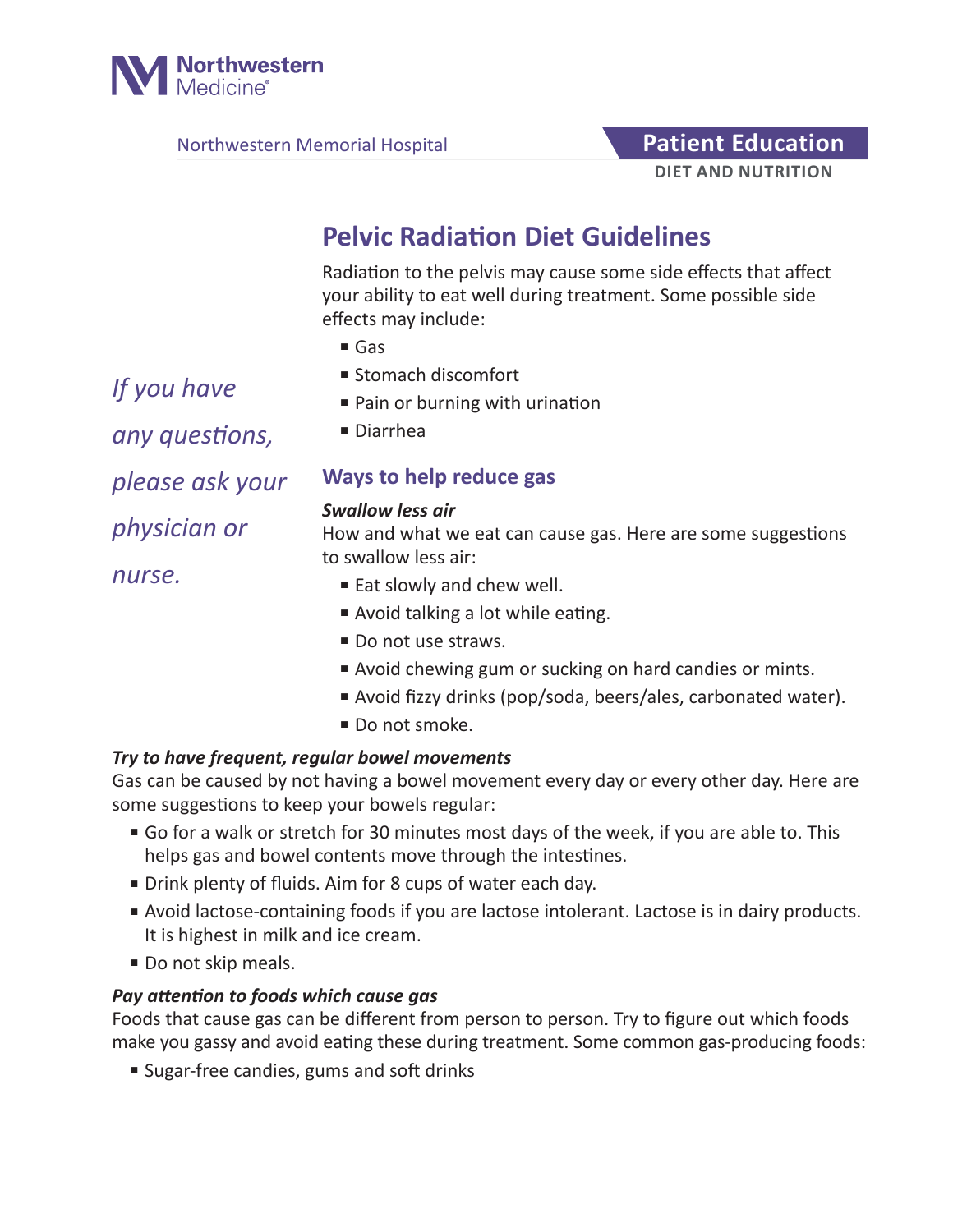- Gas-producing vegetables: broccoli, mushrooms, Brussels sprouts, cabbage, cauliflower, corn, garlic, leeks, onions, peas, and legumes such as baked beans, kidney beans, split peas and lentils
- Gas-producing fruits: prunes, prune juice, apple juice and dried fruits

## **Ways to help burning with urination**

Painful urination can happen with pelvic radiation. It is important to let your healthcare team know if you have pain when you urinate. They will need to check for infection or other causes. Sometimes the foods we eat or drink can cause painful urination.

- Aim to drink at least 8 cups of water each day.
- Avoid acidic beverages such as coffee, tea, soda, tomato-based juice and alcohol.
- Check with your radiation team about drinking cranberry juice to help with symptoms.

## **Ways to help diarrhea**

Part of your large bowel or colon may be in the treatment area. This part of your body is sensitive to radiation. As a result, abdominal cramping and diarrhea can occur. Follow these guidelines to help with diarrhea:

- Avoid gas-producing foods and behaviors that may increase gas (see above).
- Avoid foods high in lactose. High-lactose foods can make diarrhea worse. Lactose is in dairy products. It is highest in milk and ice cream. It is lowest in hard cheeses and yogurt.
- Avoid greasy/fried foods. High-fat foods are hard to digest. This can make diarrhea worse.
- Avoid spicy foods. If you do not eat spicy foods regularly, they can be hard to digest.
- Eat 5 to 6 small meals/snacks each day. Eat small amounts (1 cup of food or less) to avoid stomach upset. Make up for small amounts by eating more often.
- Avoid insoluble fiber. Choose more foods with soluble fiber.

## *Fiber in foods*

There are 2 types of dietary fiber – soluble fiber and insoluble fiber.

- Soluble fiber is good to eat if you are having diarrhea. It helps make your stool solid.
- Insoluble fiber is bad to eat if you are having diarrhea. It can make you have bowel movements more often.

Heating foods can break down fiber. Heat from the canning process can break down fiber. Steaming certain vegetables can also lower their insoluble fiber content.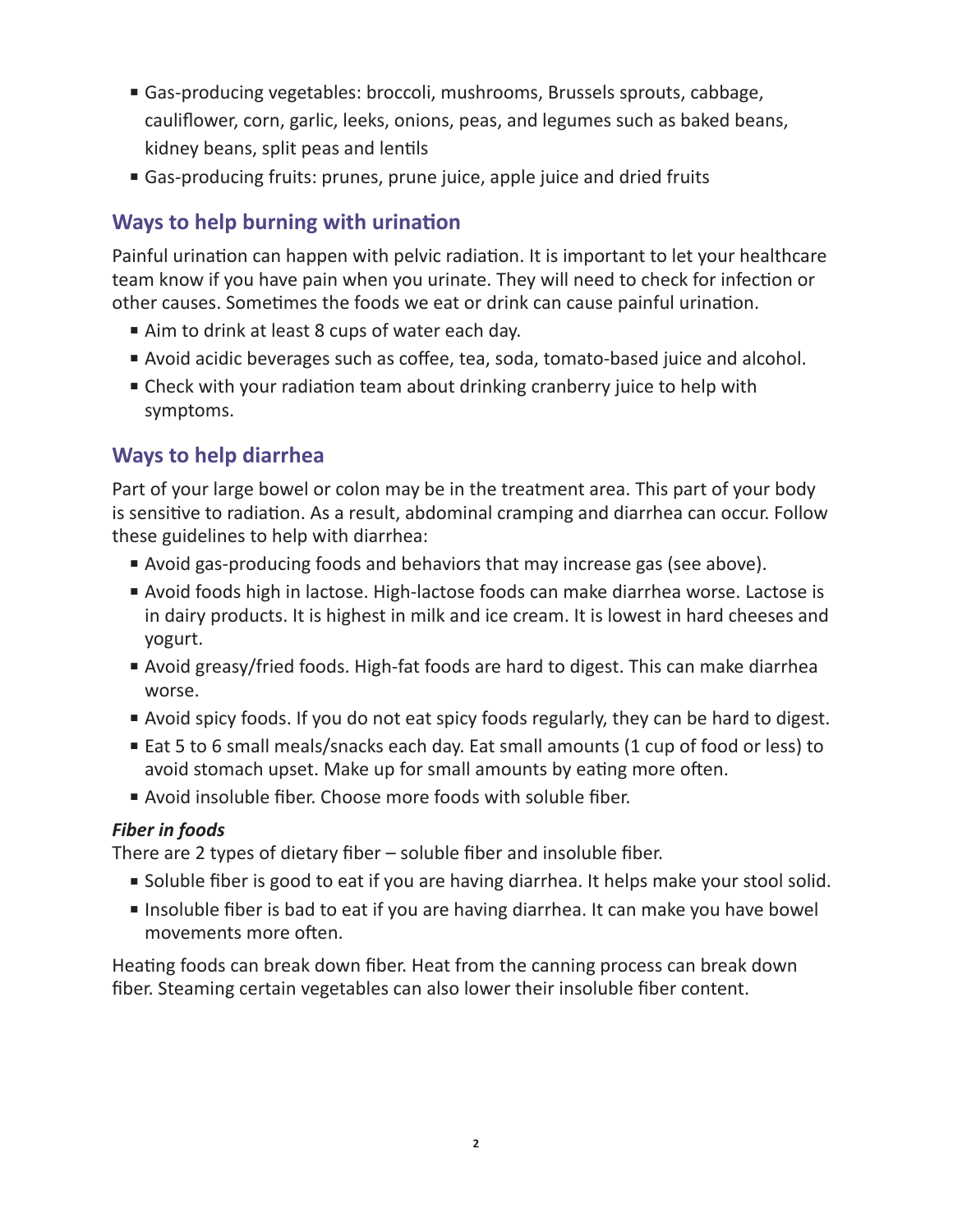| Soluble fiber foods (OK to eat)      |                                                                                                                        |  |  |
|--------------------------------------|------------------------------------------------------------------------------------------------------------------------|--|--|
| <b>Fruits</b>                        | Avocado<br><b>Banana</b><br>Peeled apples or applesauce                                                                |  |  |
| Vegetables (steamed/cooked/peeled)   | Carrots<br>White potatoes or sweet potatoes<br>Summer squash (de-seeded and peeled)<br>Zucchini (de-seeded and peeled) |  |  |
| Grains                               | White bread<br>French bread<br>White pasta<br>White rice                                                               |  |  |
| Insoluble fiber foods (Try to avoid) |                                                                                                                        |  |  |
| <b>Fruits</b>                        | <b>Berries</b><br><b>Dried fruits</b><br>Most raw fruits and unpeeled fruits                                           |  |  |
| Vegetables                           | Gas-producing vegetables (see attached)<br>Dried beans/lentils/legumes<br>Most raw/unpeeled vegetables                 |  |  |
| Grains                               | Hearty grain products (12 grain wheat<br>bread, muesli, wheat bran)                                                    |  |  |
| Nuts/seeds                           | All nuts, including nut butters                                                                                        |  |  |

Eat other low-fiber foods. These include:

- Cream of rice, rice or corn cold cereals, pancakes, waffles, and flour tortillas
- Meats and protein such as beef, chicken, fish, pork, turkey and eggs. (Limit bacon and pork sausage)
- Low-lactose dairy products such as hard cheese and yogurt without fruit

## **If you have any questions, please ask your physician or nurse.**